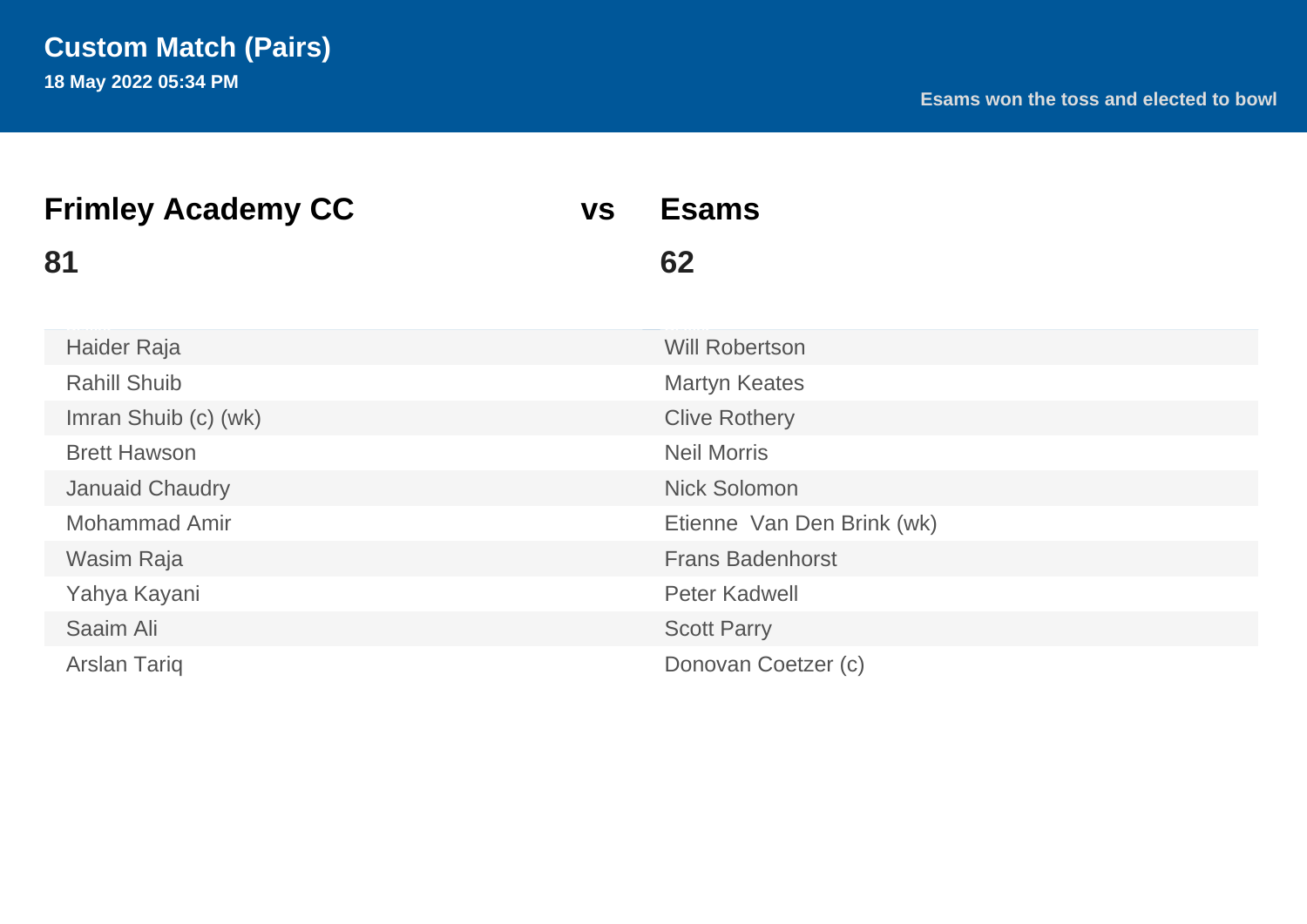# **Frimley Academy CC - 1st Innings (Batting)**

| <b>Name</b>         |             |                        | $\mathsf{R}$   | $\mathbf{B}$ | 4s             | 6s                  | <b>MINS</b> | <b>SR</b> |
|---------------------|-------------|------------------------|----------------|--------------|----------------|---------------------|-------------|-----------|
| Haider Raja         | .2W821WW.W. | Times out: 4           | $-11$          | 16           | $\overline{0}$ | $\overline{0}$      | 27          | 81.25     |
| Rahill Shuib        | .22         | Times out: 0           | $\overline{4}$ | $\mathsf 9$  | $\mathbf 0$    | $\mathsf{O}\xspace$ | 27          | 44.44     |
| Januaid Chaudry     | 1.11W       | Times out: 1           | $-3$           | $\,8\,$      | $\mathsf{O}$   | $\mathsf{O}\xspace$ | 14          | 37.50     |
| <b>Brett Hawson</b> | 211W.4144.  | Times out: 1           | 11             | 16           | $\mathcal{S}$  | $\mathsf O$         | 14          | 106.25    |
| Saaim Ali           | 111         | Times out: 0           | 3              | $\mathsf{9}$ | $\mathsf{O}$   | $\mathsf O$         | 13          | 33.33     |
| Arslan Tariq        | 1.414464    | Times out: 0           | 24             | 15           | $\overline{4}$ | $\mathbf{1}$        | 13          | 160.00    |
| Yahya Kayani        | .W1W11.2W   | Times out: 3           | $-13$          | 12           | $\overline{0}$ | $\mathsf O$         | 13          | 41.67     |
| Mohammad Amir       | 22.211W1    | Times out: 1           | 3              | 12           | $\mathbf 0$    | $\mathbf 0$         | 13          | 75.00     |
| Wasim Raja          | 11.44W13.   | Times out: 1           | $\,8\,$        | 12           | 2              | $\mathsf{O}\xspace$ | 13          | 116.67    |
| Imran Shuib         | 221111      | Times out: 0           | $8\,$          | 12           | $\overline{0}$ | $\mathsf{O}\xspace$ | 13          | 66.67     |
| Extras              |             | nb 0, wd 44, b 3, lb 0 | 47             |              |                |                     |             |           |
| Total               |             | 11 wickets, 15 overs   | 81             |              |                |                     |             |           |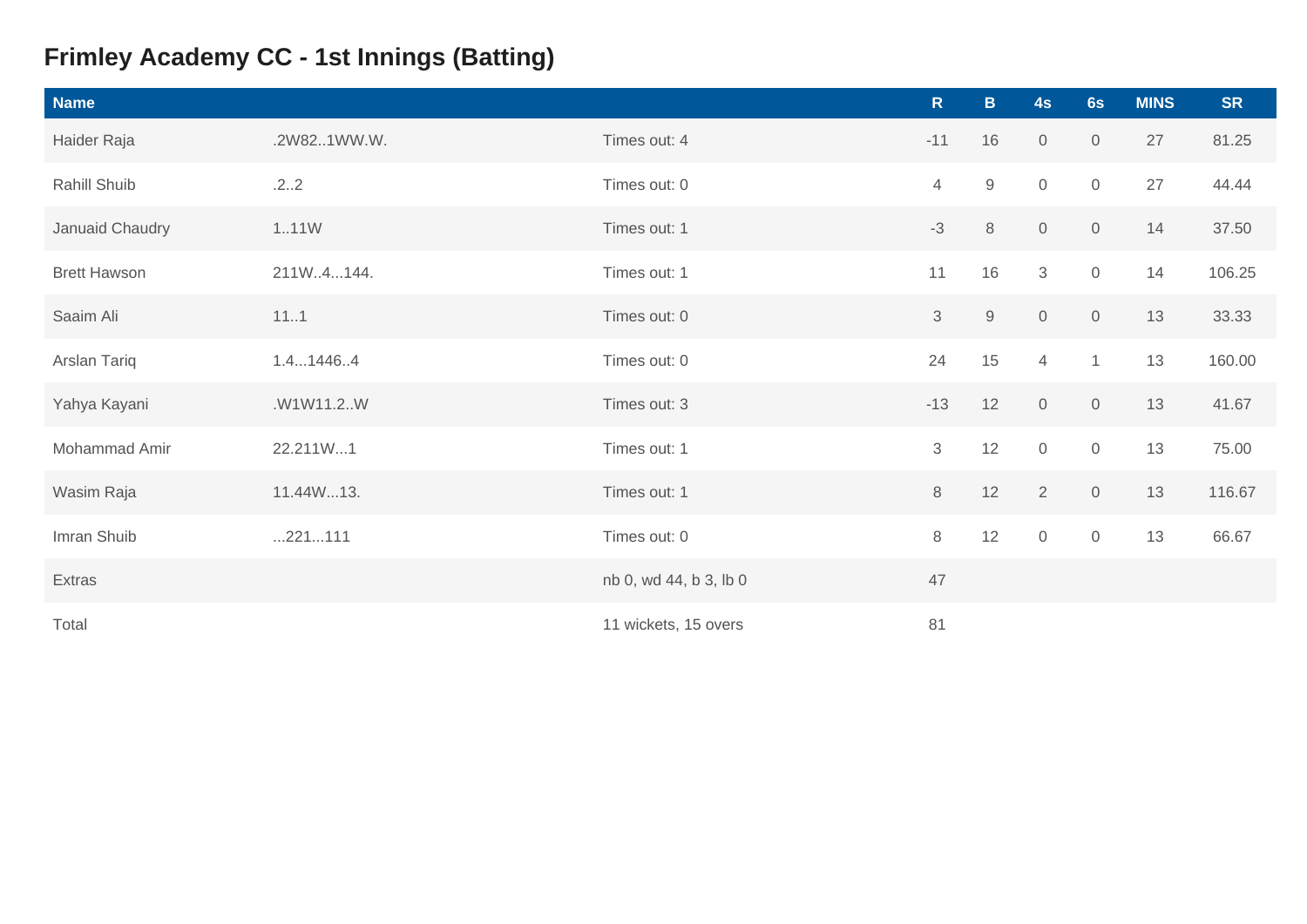# **Frimley Academy CC - 1st Innings (Bowling)**

| <b>Name</b>          |                                                       | $\mathbf{1}$         | $\overline{2}$                | 3 <sup>1</sup> | 4 | 5 <sub>5</sub> | $6\phantom{1}$ | $\overline{7}$ | $\boldsymbol{8}$ | 9 <sup>°</sup> | $10+$ | $\mathbf{o}$   | $\mathsf{M}$        | ${\sf R}$      | $\boldsymbol{\mathsf{W}}$ | <b>ECON</b> | <b>EXTRAS</b> |
|----------------------|-------------------------------------------------------|----------------------|-------------------------------|----------------|---|----------------|----------------|----------------|------------------|----------------|-------|----------------|---------------------|----------------|---------------------------|-------------|---------------|
| Scott Parry          | ${\sf R}$<br>W<br><b>NB</b><br><b>WD</b>              | 14                   | $\,8\,$                       |                |   |                |                |                |                  |                |       | $\overline{2}$ | $\mathbf 0$         | 22             | $\mathbf{1}$              | 11.00       |               |
| Nick Solomon         | ${\sf R}$<br>$\frac{W}{NB}$<br><b>WD</b>              | 6<br>3               | $\,$ 5 $\,$<br>$\overline{2}$ | $\,8\,$        |   |                |                |                |                  |                |       | 3              | $\mathsf{O}\xspace$ | 19             | 2                         | 6.33        | 5wd           |
| <b>Clive Rothery</b> | ${\sf R}$<br>${\sf W}$<br>${\sf NB}$<br>WD            | 15<br>15             | 12<br>$\,6\,$                 |                |   |                |                |                |                  |                |       | $\overline{2}$ | $\mathbf 0$         | 27             | $\mathbf 0$               | 13.50       | 21wd          |
| Donovan Coetzer      | ${\sf R}$<br>${\mathsf W}$<br>${\sf NB}$<br><b>WD</b> | 10<br>$\,6\,$        | $\overline{7}$                |                |   |                |                |                |                  |                |       | $\overline{2}$ | $\mathbf 0$         | 17             | $\mathbf 0$               | 8.50        | 6wd           |
| Martyn Keates        | ${\sf R}$<br>$\frac{W}{NB}$<br><b>WD</b>              | 10<br>$\mathfrak{S}$ | $\mathbf 5$<br>$\overline{2}$ |                |   |                |                |                |                  |                |       | $\overline{2}$ | $\mathbf 0$         | 15             | $\sqrt{3}$                | 7.50        | 5wd           |
| Neil Morris          | $\begin{array}{c} R \\ W \\ NB \end{array}$<br>WD     | $\mathsf g$          | 15                            |                |   |                |                |                |                  |                |       | $\overline{2}$ | $\mathsf{O}\xspace$ | 24             | $\mathbf{1}$              | 12.00       |               |
| Will Robertson       | ${\sf R}$<br>$\frac{W}{NB}$<br>WD                     | 13<br>$\overline{7}$ |                               |                |   |                |                |                |                  |                |       | $\mathbf{1}$   | $\mathsf{O}\xspace$ | 13             | $\,0\,$                   | 13.00       | 7wd           |
| Peter Kadwell        | ${\sf R}$<br>$\frac{W}{NB}$<br><b>WD</b>              | $\overline{7}$       |                               |                |   |                |                |                |                  |                |       | $\mathbf{1}$   | $\mathbf 0$         | $\overline{7}$ | $\mathbf 0$               | 7.00        |               |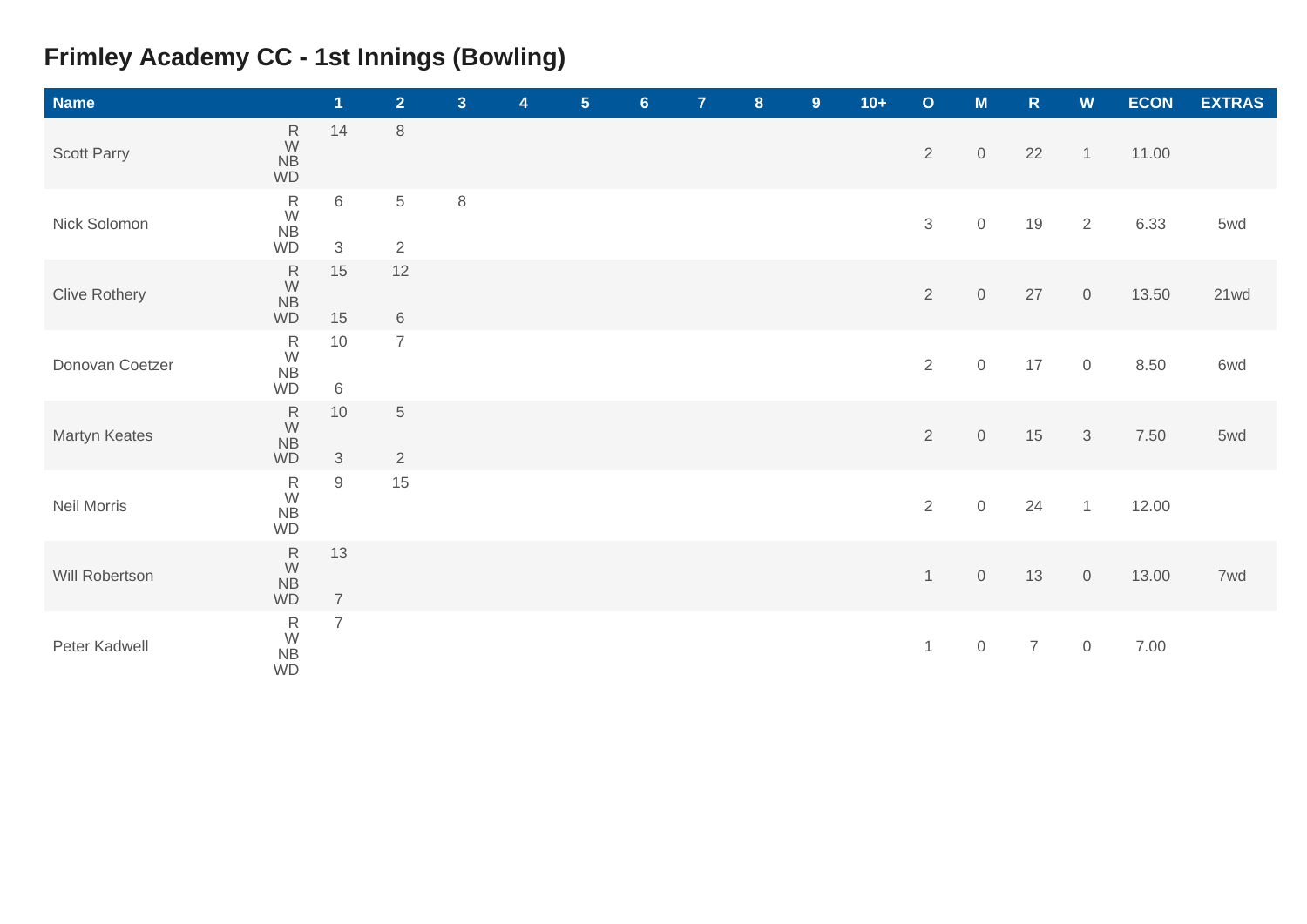# **Frimley Academy CC - 1st Innings (Over-by-over)**

| Over           | <b>Runs</b>    | <b>Wickets</b> | <b>Bowler(s)</b>     | <b>Ball-by-ball</b>                        |
|----------------|----------------|----------------|----------------------|--------------------------------------------|
| 1              | 14             | $\mathbf{1}$   | Scott Parry          | • 2 W • 282 •                              |
| $\overline{2}$ | 6              | $\overline{2}$ | Nick Solomon         | $\bullet \bullet$ 1 W 3wd W $\bullet$ 2    |
| 3              | 16             | $\mathbf{1}$   | <b>Clive Rothery</b> | 2wd . 4wd W 2wd 2wd 3wd 2wd b              |
| 4              | 10             | $\overline{0}$ | Donovan Coetzer      | 1 2wd 2 1 • • 2wd 2wd                      |
| 5              | 10             | $\mathbf{1}$   | Martyn Keates        | 11W143wd                                   |
| 6              | 9              | $\overline{1}$ | Neil Morris          | $\bullet \bullet \bullet$ 1 W 44 $\bullet$ |
| $\overline{7}$ | 12             | $\overline{0}$ | <b>Clive Rothery</b> | 1 2wd 1 2wd • 2wd 4 •                      |
| 8              | 13             | $\mathbf 0$    | Will Robertson       | 3wd • • 1 2wd 2wd 1 4                      |
| 9              | 15             | $\overline{0}$ | Neil Morris          | • • 1 4 6 • • 4                            |
| 10             | 8              | $\mathbf{1}$   | <b>Scott Parry</b>   | $W22 \cdot 211$                            |
| 11             | 5              | $\overline{2}$ | Martyn Keates        | W 1 1 W 1 2wd • •                          |
| 12             | 5              | $\overline{1}$ | Nick Solomon         | $2wd \cdot 2 \cdot \cdot W \cdot 1$        |
| 13             | $\overline{7}$ | $\overline{0}$ | Donovan Coetzer      | $1 \cdots 2211$                            |
| 14             | 10             | $\mathbf{1}$   | Nick Solomon         | $\bullet$ 4 4 W 2b $\bullet$ $\bullet$     |
| 15             | $\overline{7}$ | $\overline{0}$ | Peter Kadwell        | 1 1 1 3 1                                  |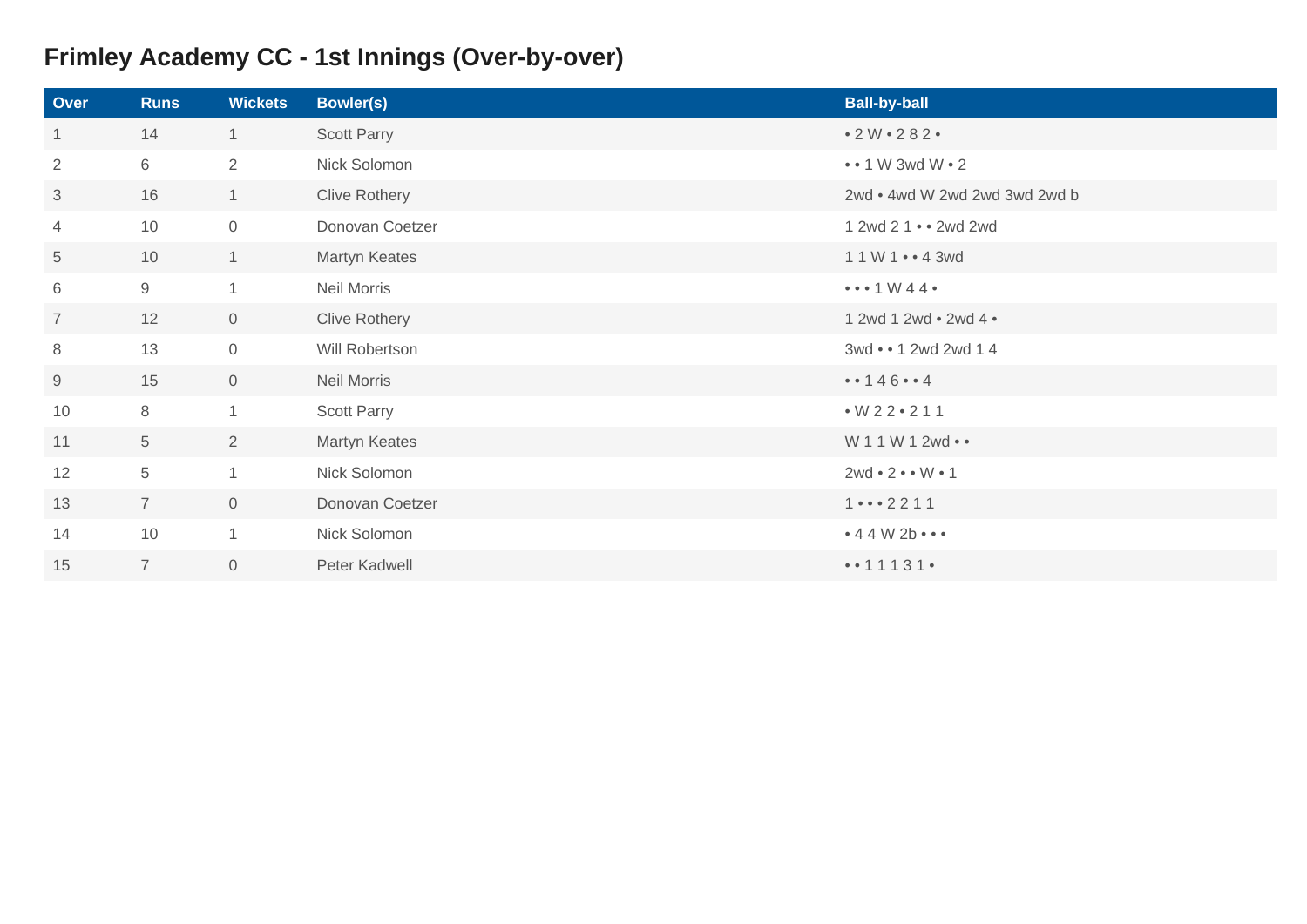# **Esams - 1st Innings (Batting)**

| <b>Name</b>           |                 |                        | $\mathsf{R}$   | $\mathbf{B}$   | 4s             | 6s                  | <b>MINS</b> | <b>SR</b> |
|-----------------------|-----------------|------------------------|----------------|----------------|----------------|---------------------|-------------|-----------|
| Donovan Coetzer       | $.2$ 4142.4.1.  | Times out: 0           | 18             | 17             | 3              | $\overline{0}$      | 18          | 105.88    |
| <b>Neil Morris</b>    | .4821           | Times out: 0           | 15             | $\overline{7}$ | $\mathbf 1$    | $\mathsf O$         | 18          | 214.29    |
| Peter Kadwell         | .1.11           | Times out: 0           | 3              | 11             | $\overline{0}$ | $\mathsf{O}\xspace$ | 15          | 27.27     |
| Martyn Keates         | $\dots$ 2.W.2WW | Times out: 3           | $-14$          | 13             | $\overline{0}$ | $\mathsf{O}\xspace$ | 15          | 30.77     |
| Etienne Van Den Brink | .11.11.242.1    | Times out: 0           | 13             | 13             |                | $\mathsf{O}\xspace$ | 14          | 100.00    |
| Frans Badenhorst      | W112.1111       | Times out: 1           | $\overline{2}$ | 11             | $\mathbf 0$    | $\mathsf{O}\xspace$ | 14          | 72.73     |
| Will Robertson        | 41W             | Times out: 1           | $-1$           | 14             | $\overline{1}$ | $\overline{0}$      | 13          | 35.71     |
| <b>Clive Rothery</b>  | .1.1141.W       | Times out: 1           | $\overline{2}$ | 10             | $\mathbf{1}$   | $\mathsf O$         | 13          | 80.00     |
| <b>Scott Parry</b>    | 42WWW241        | Times out: 3           | $-5$           | 11             | 2              | $\overline{0}$      | 17          | 118.18    |
| Nick Solomon          | 22221.W         | Times out: 1           | 3              | 13             | $\overline{0}$ | $\mathsf{O}\xspace$ | 17          | 69.23     |
| Extras                |                 | nb 2, wd 16, b 7, lb 1 | 26             |                |                |                     |             |           |
| Total                 |                 | 10 wickets, 15 overs   | 62             |                |                |                     |             |           |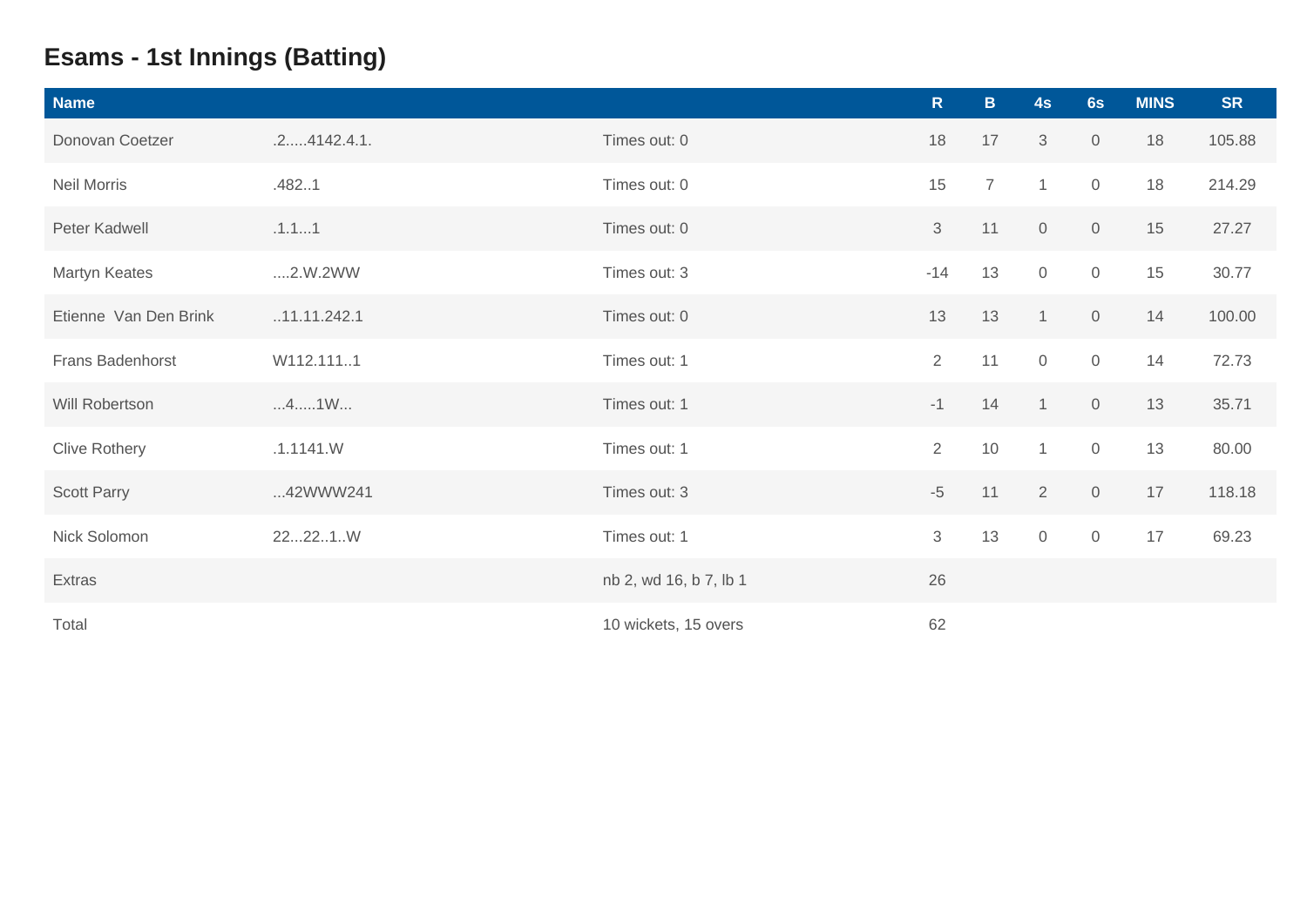## **Esams - 1st Innings (Bowling)**

| <b>Name</b>         |                                                   | $\overline{\mathbf{1}}$          | $\overline{2}$                | 3 <sup>1</sup>      | 4 | $5\phantom{.0}$ | $6\phantom{a}$ | $\overline{7}$ | $\boldsymbol{8}$ | 9 <sup>°</sup> | $10+$ | $\mathbf O$    | M                   | ${\sf R}$      | W              | <b>ECON</b> | <b>EXTRAS</b> |
|---------------------|---------------------------------------------------|----------------------------------|-------------------------------|---------------------|---|-----------------|----------------|----------------|------------------|----------------|-------|----------------|---------------------|----------------|----------------|-------------|---------------|
| <b>Brett Hawson</b> | ${\sf R}$<br>W<br>$N\overline{B}$<br>WD           | 16                               | 12                            |                     |   |                 |                |                |                  |                |       | $\overline{2}$ | $\mathsf O$         | 28             | $\mathbf 0$    | 14.00       |               |
| Rahill Shuib        | ${\sf R}$<br>W<br>NB<br>WD                        | $\overline{7}$<br>$\overline{2}$ | $\,$ 5 $\,$<br>$\overline{4}$ |                     |   |                 |                |                |                  |                |       | $\overline{2}$ | $\,0\,$             | 12             | $\mathbb O$    | 6.00        | 6wd           |
| Wasim Raja          | ${\sf R}$<br>${\mathsf W}$<br><b>NB</b><br>WD     | $\mathfrak{Z}$                   | $\overline{4}$                | 14<br>$\frac{2}{2}$ |   |                 |                |                |                  |                |       | $\mathfrak{S}$ | $\mathsf O$         | 21             | $\mathcal{S}$  | 7.00        | 2nb, 2wd      |
| Yahya Kayani        | ${\sf R}$<br>$\frac{W}{NB}$<br>WD                 | $\mathsf 9$<br>$\,6\,$           |                               |                     |   |                 |                |                |                  |                |       | $\mathbf{1}$   | $\mathsf{O}\xspace$ | $9\,$          | 2              | 9.00        | 6wd           |
| Saaim Ali           | ${\sf R}$<br>$\frac{W}{NB}$<br>WD                 | $\overline{7}$                   |                               |                     |   |                 |                |                |                  |                |       | $\mathbf{1}$   | $\mathsf O$         | $\overline{7}$ | $\mathbb O$    | 7.00        |               |
| Imran Shuib         | $\begin{array}{c} R \\ W \\ NB \end{array}$<br>WD | 10                               | $\sqrt{3}$<br>$\sqrt{2}$      |                     |   |                 |                |                |                  |                |       | $\overline{2}$ | $\mathsf{O}\xspace$ | 13             | 2              | 6.50        | 2wd           |
| Mohammad Amir       | ${\sf R}$<br>$\frac{W}{NB}$<br><b>WD</b>          | $\,$ 6 $\,$                      | $\overline{4}$                |                     |   |                 |                |                |                  |                |       | $\sqrt{2}$     | $\mathbf 0$         | $10$           | $\mathsf{O}$   | 5.00        |               |
| Haider Raja         | ${\sf R}$<br>$\frac{W}{NB}$<br>WD                 | $6\,$                            | $\,8\,$                       |                     |   |                 |                |                |                  |                |       | $\overline{2}$ | $\mathsf O$         | 14             | $\overline{2}$ | 7.00        |               |